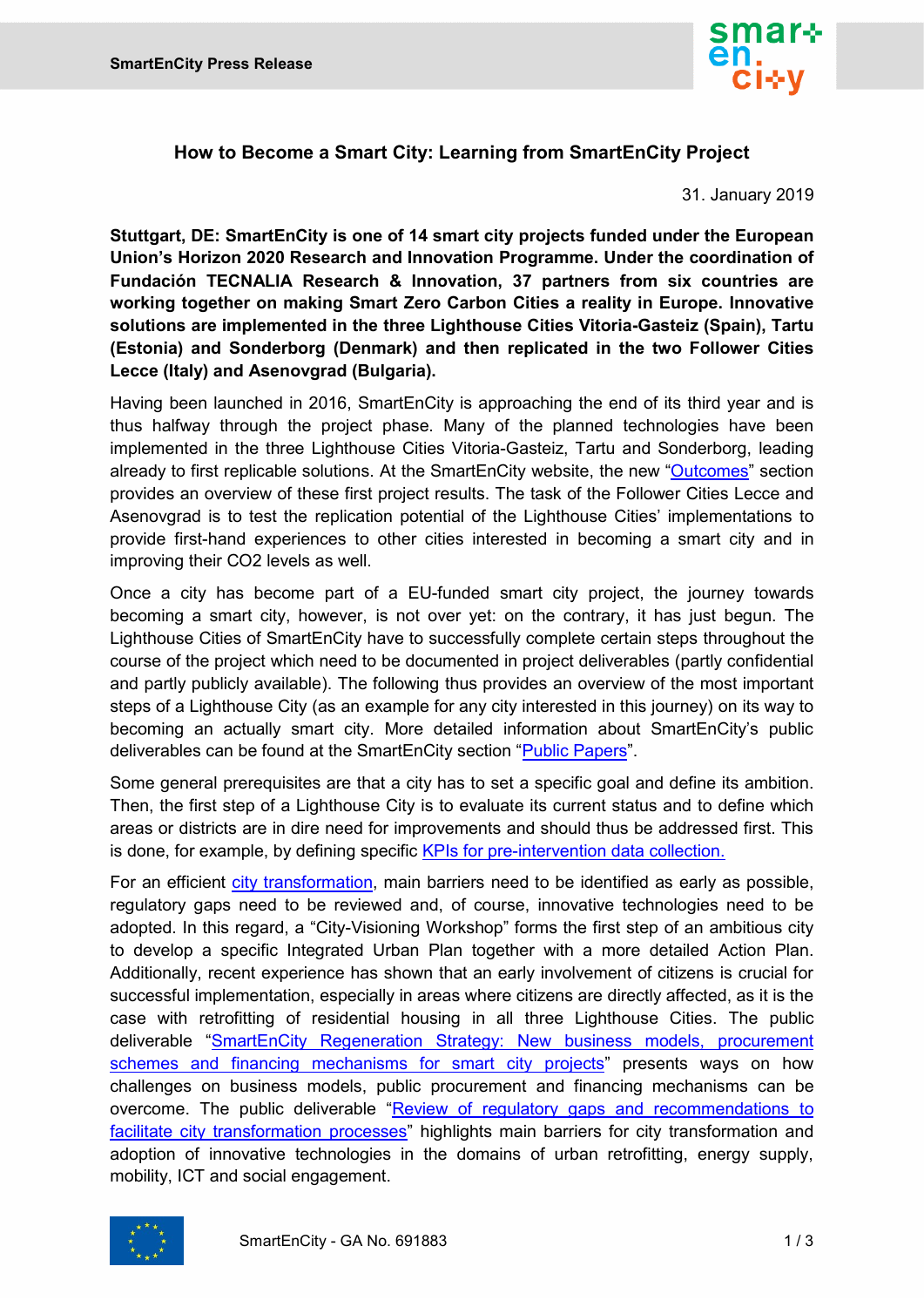

Once these theoretical steps have been accomplished, actual work in the Lighthouse Cities can start by creating diagnosis and baseline reports for each city, which focus on in depth analyses for developing implementation strategies (see Deliverables "[Vitoria-Gasteiz](https://smartencity.eu/news/detail/?rx_call=110)  [Diagnosis and Baseline](https://smartencity.eu/news/detail/?rx_call=110)", "[Tartu diagnosis and baseline report](https://smartencity.eu/news/detail/?rx_call=125)" and "[Sonderborg Diagnosis](https://smartencity.eu/news/detail/?rx_call=111)  [and Baseline](https://smartencity.eu/news/detail/?rx_call=111)").

At the end of the first project year, the Lighthouse Cities need to present their [citizen](https://smartencity.eu/news/detail/?rx_call=131)  [engagement strategy and deployment](https://smartencity.eu/news/detail/?rx_call=131) plans as well as [evaluation protocols](https://smartencity.eu/news/detail/?rx_call=115) to assess the performance and the status of the implementations carried out. Lighthouse Cities also need to present their [city impact evaluation procedure](https://smartencity.eu/news/detail/?rx_call=116) that allows for an estimation of the overall impact and performance of the actions conducted at city level. It further helps to explain the impact of the integrated actions in the common areas of the energy, transport and ICT sectors.

The second project year develops an in-depth theoretical analysis of Integrated Planning in Smart Cities, paving the way for a further "[Integrated Urban Planning \(IUP\) and the Smart](https://smartencity.eu/news/detail/?rx_call=109)  [City policies evolution](https://smartencity.eu/news/detail/?rx_call=109)" application in the five cities of the project. Furthermore, monitoring [programs](https://smartencity.eu/news/detail/?rx_call=119) regarding retrofitting, mobility and integrated infrastructure for the three Lighthouse Cities are developed.

The longer the project runs, the more important becomes the role of the two Follower Cities. A [replication toolkit](https://smartencity.eu/news/detail/?rx_call=124) aims to extend the experiences gained and lessons learned during the project to other cities. Through constant and intensive collaboration and exchange with the Lighthouse Cities, in SmartEnCity, Lecce and Asenovgrad are starting to implement and thus replicate the innovative solutions. This process demonstrates that things are often much easier said than done and that the implementation of successful solutions from the Lighthouse Cities might not go as smoothly in the Follower Cities or will have to be done a bit differently, especially since they are required to do it without EU funding. In Asenovgrad, for example, replication has been quite successful: 28 multi-family apartment buildings with 143,472 square meters living space and more than 4,700 inhabitants have been retrofitted and a municipal waste-water treatment plant is currently being built.

The journey from a city towards becoming a smart city is not an easy one and requires many different steps (which, for SmartEnCity, will all be summarized in more detail in an update of the deliverable on "I[ntegrated and systemic urban regeneration strategy](https://smartencity.eu/news/detail/?rx_call=109)" in late 2019). There is a strong community of other projects, cities, industry and politicians as well as the EU that supports the development and the creation of smart cities. Every step and every innovative solution counts, and every city once had to start somewhere. If you are interested in transforming your city into a smart city as well, have a look at the [SmartEnCity project](https://smartencity.eu/about/)  [website,](https://smartencity.eu/about/) follow our updates as well as our [Twitter channel](https://twitter.com/SmartEnCity) and discover the [outcomes](https://smartencity.eu/outcomes/) section to learn more.